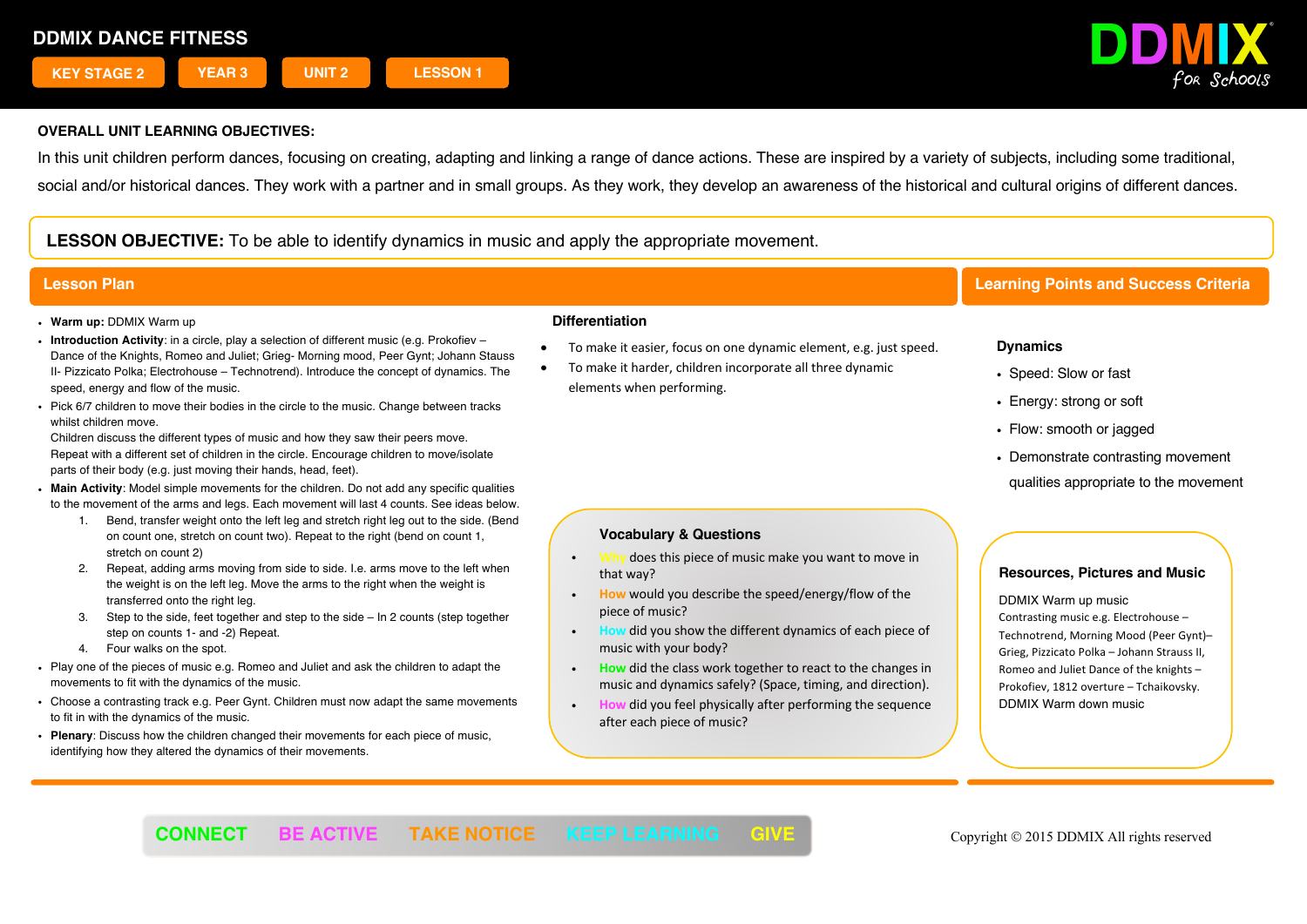

In this unit children perform dances, focusing on creating, adapting and linking a range of dance actions. These are inspired by a variety of subjects, including some traditional, social and/or historical dances. They work with a partner and in small groups. As they work, they develop an awareness of the historical and cultural origins of different dances.

**LESSON OBJECTIVE:** In response to visual stimuli, create a movement phrase using dynamics.

- ! **Warm up:** DDMIX Warm up
- ! **Introduction Activity:** Play the different pieces of music from the previous lesson and encourage children to move/respond to it.
- . In pairs, children discuss the differences in the dynamics and how they altered their own movements as the music changed. Feedback to the class.
- ! **Main Activity:** Create four stations in the room, each with a different image. These could be: Clouds, fireworks, a giant and a robot. Discuss with the children the dynamics that they would associate with each image.
- ! Split children between the stations and thinking about dynamics, allow them to spend two minutes improvising movements that they would associate with each image.
- ! Partner Work: Give each group an image that they are going to focus on. Working in pairs, the children choose one of two movements that last for 8 counts. Their movements should use dynamics relevant to the image they have been given.
- ! Combine two pairs to create a sequence lasting 16 counts.
- ! **Plenary:** Perform to the class who feedback based on the dynamics associated with the image. Could their movements be performed using clearer dynamics? How can this be achieved?

## **Differentiation**

- To make it easier, use the Robot image and choose one movement repeated for 8 counts.
- To make it harder, use the fireworks image and create 3 or 4 movements for 16 counts.
- To make it easier, focus on one dynamic.

### **Vocabulary & Questions**

- ! **How** would you change the speed/energy/flow for each image?
- ! **Which** movements can you use so that you can demonstrate the appropriate dynamics?
- ! **How** many counts should your movement phrase last for?
- ! **How** did you decide with your partner/s the movements for your phrase? Do they suit the dynamic given to you?
- ! **How** can you show respect to the children in your group when they are teaching you their 8 counts? (Listen, pay attention, ask for help kindly).

# **Lesson Plan Learning Points and Success Criteria**

#### **Dance phrase**

- Apply appropriate dynamics (speed, energy, flow) to movement
- Variety of movement
- Phrase lasts for 8 counts

#### **Partner work**

- **Communicate**
- Positive
- Areas of improvement

#### **Resources, Pictures and Music**

! DDMIX Warm up music Contrasting music from Lesson 1 Picture cards: Clouds, giants, fireworks and robot DDMIX Warm down music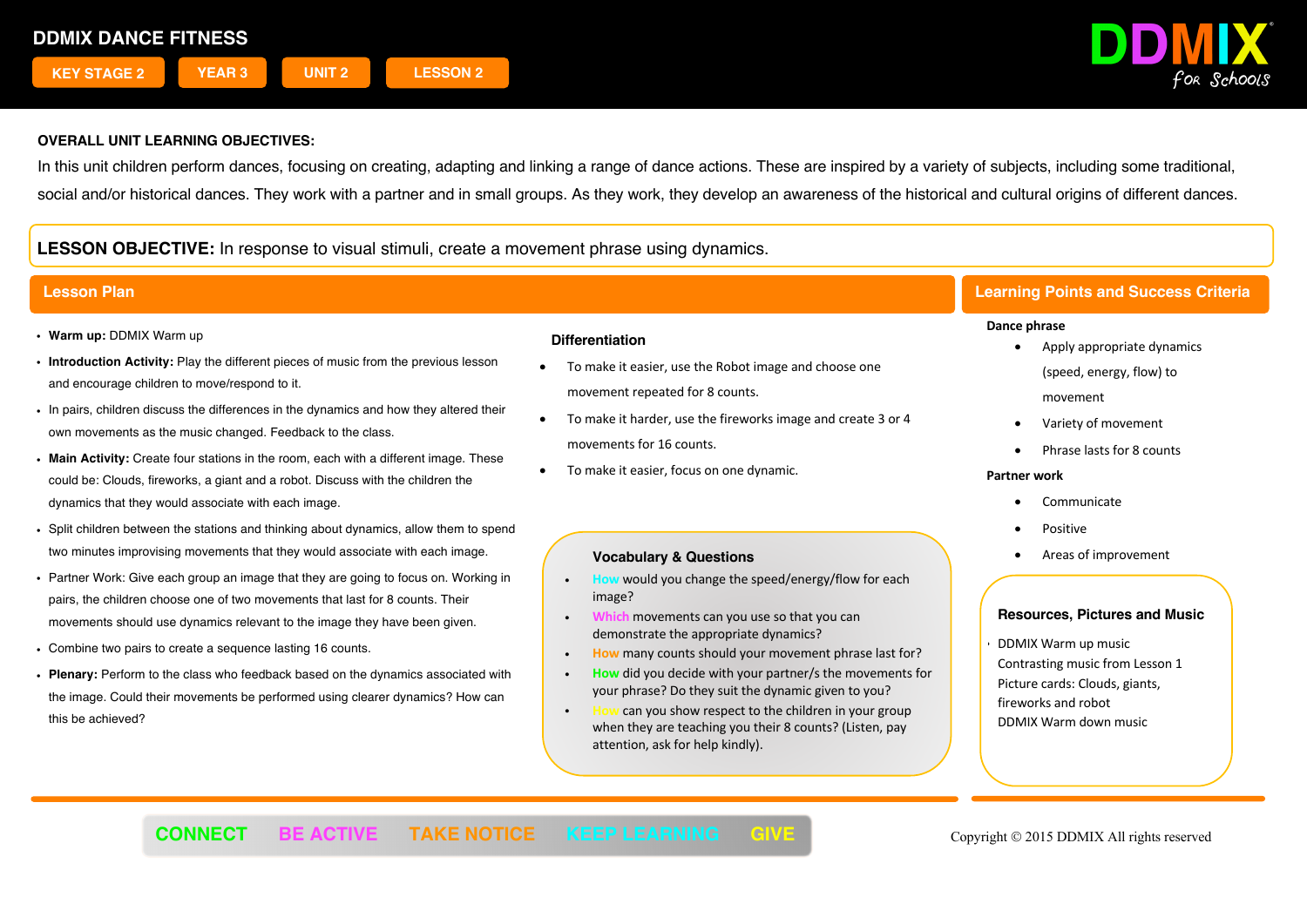

In this unit children perform dances, focusing on creating, adapting and linking a range of dance actions. These are inspired by a variety of subjects, including some traditional, social and/or historical dances. They work with a partner and in small groups. As they work, they develop an awareness of the historical and cultural origins of different dances.

**LESSON OBJECTIVE:** Combine two phrases to create a dance of two parts (binary: AB). Work constructively as part of a group.

- ! **Warm up:** DDMIX Warm up
- ! **Introduction Activity: Follow the leader:** Play using contrasting pieces of music from lesson 1. Switch between tracks to allow the leader to adapt and change movements.
- ! Recap: Allow the children to practise the sequences that they developed in the previous lesson.
- ! **Main Activity:** Explain to the children that they are going to join groups and combine two different sequences to create a dance using binary form. (A dance of two parts).
- ! Combine groups from the previous lesson. For example, join Clouds with Giants and Robots with fireworks.
- ! Each group teaches the other group their sequence from the previous lesson. (These can be adapted during the process).
- ! Groups link their two sequences to create a dance with two parts: A and B. Encourage the children to think about how they can create a clear distinction between the two parts of their performance.
- ! Groups perform their dances to their peers.
- ! Encourage peer assessment bases on performances, focusing on the dynamics used; use of two separate dance sequences and the contrast between them.
- ! **Plenary:** Children discuss in pairs what binary form. Which dynamics did their dance phrases use? Did they have to make any changes to enable their two phrases to link together? How did they work as a group to achieve this?
- ! **Cool down:** DDMIX Warm down

## **Differentiation**

- To make it easier, use 8 counts sequences for each part instead of 16
- To make it harder, extend phrases to last for 16 32 counts and add more movements.

# **Vocabulary & Questions**

- **How** many parts are there in a dance of binary form?
- ! **What** can you do to emphasise the difference between the two parts? (Clearer dynamics applied to movements.)
- **Why** do we make decisions as a group when working with others?
- the group perform well together? Did they show a clear contrast in dynamics between the two parts?
- After performing a dance of two parts, did you notice anything about your energy levels and stamina?

# **Lesson Plan Learning Points and Success Criteria**

## **Binary**

- Identify/create two different dance sequences (A and B)
- Combine both sequences
- Clear distinction between parts A and B

### **Group work**

- **Communicate**
- Respect other's ideas
- Make decisions as a group

# **Resources, Pictures and Music**

! DDMIX Warm up music Contrasting music from Lesson 1 Picture cards: Clouds, giants, fireworks and robot DDMIX Warm down music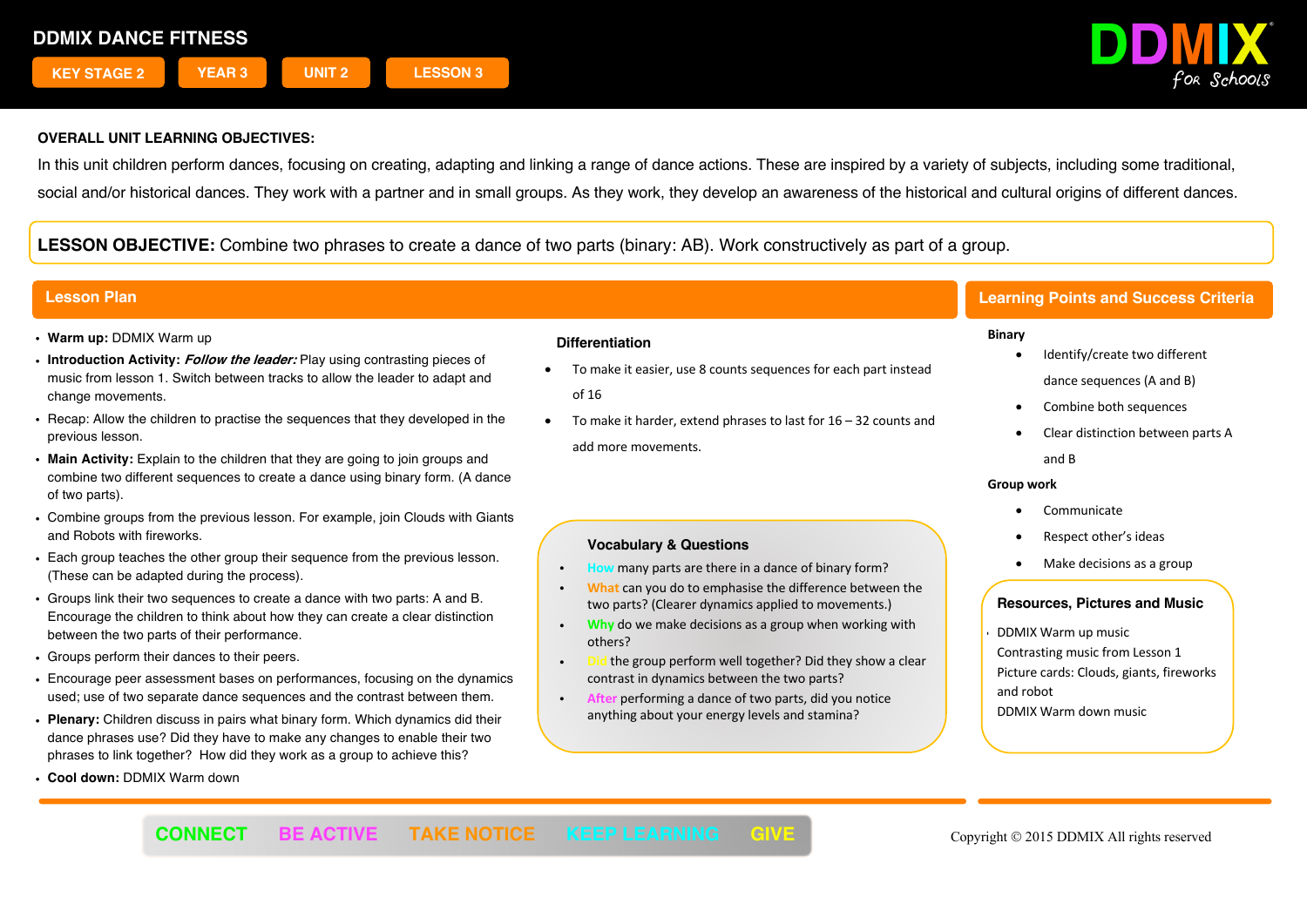

In this unit children perform dances, focusing on creating, adapting and linking a range of dance actions. These are inspired by a variety of subjects, including some traditional, social and/or historical dances. They work with a partner and in small groups. As they work, they develop an awareness of the historical and cultural origins of different dances.

**LESSON OBJECTIVE:** Demonstrate the use of dynamics through a Japanese dance.

- ! **Warm up:** DDMIX Warm up
- . Listen to the DDMIX Japanese music. What can you hear? What do you notice about the dynamics of the music?
- ! **Introduction Activity: Move Master:** Play using Japanese dance commands that the children volunteer from hearing the audio.
- ! **Main Activity:** Model the four key DDMIX Japanese movements one at a time, allowing the children to copy and practise before moving on.
	- o Warm up Prayer
	- o Swing Drum
	- o Cross Lunge
	- o Cross Drum
- ! Create four stations in the room, each with a card to represent a key movement. Divide the children between the stations and give groups two minutes to practise that movement using the music. Rotate until groups have demonstrated all key movements.
- . Discuss which movements were the most difficult? Did they succeed in applying the correct dynamics to the movements? What could they improve on?
- ! Split the class in half. Give each half of the class a key movement to demonstrate to the other class. Repeat with another key movement so that the 4 key movements have been demonstrated.
- ! **Plenary:** Children discuss how dynamics are used in Japanese dance movements. Feedback to the class.
- ! **Cool down:** DDMIX Warm down

#### **Differentiation**

- To make it easier, focus on hitting the drum on the correct count.
- To make it harder, lean the body back during the drums forward and lift the leg to the back on the cross lunge.
- To make it easier, repeat the cross drums four times.

# **Vocabulary & Questions**

- movement ideas inspired by the Japanese music, could you share with your class?
- ! **Which** dynamics can you identify in Japanese dance?
- can you make the dynamics of Japanese key movements clear? (Straight and strong arms on the drums)
- **n** movement is simplest to perform with the music? (Warm up prayer.) Why?
- ! **What** do we need to be aware of when performing these Japanese movements in a group? (Spatial awareness, direction etc).

# **Lesson Plan Learning Points and Success Criteria**

### **Dynamics in Japanese dance**

- Speed: slow and moderate
- Energy: Strong
- Flow: smooth, with sharp endings

### **Japanese key movements**

- Warm up prayer
- Swing drum
- Cross lunge
- Cross drums

# **Resources, Pictures and Music**

! DDMIX Warm up music DDMIX Japanese music DDMIX Japanese key movement cards DDMIX Warm down music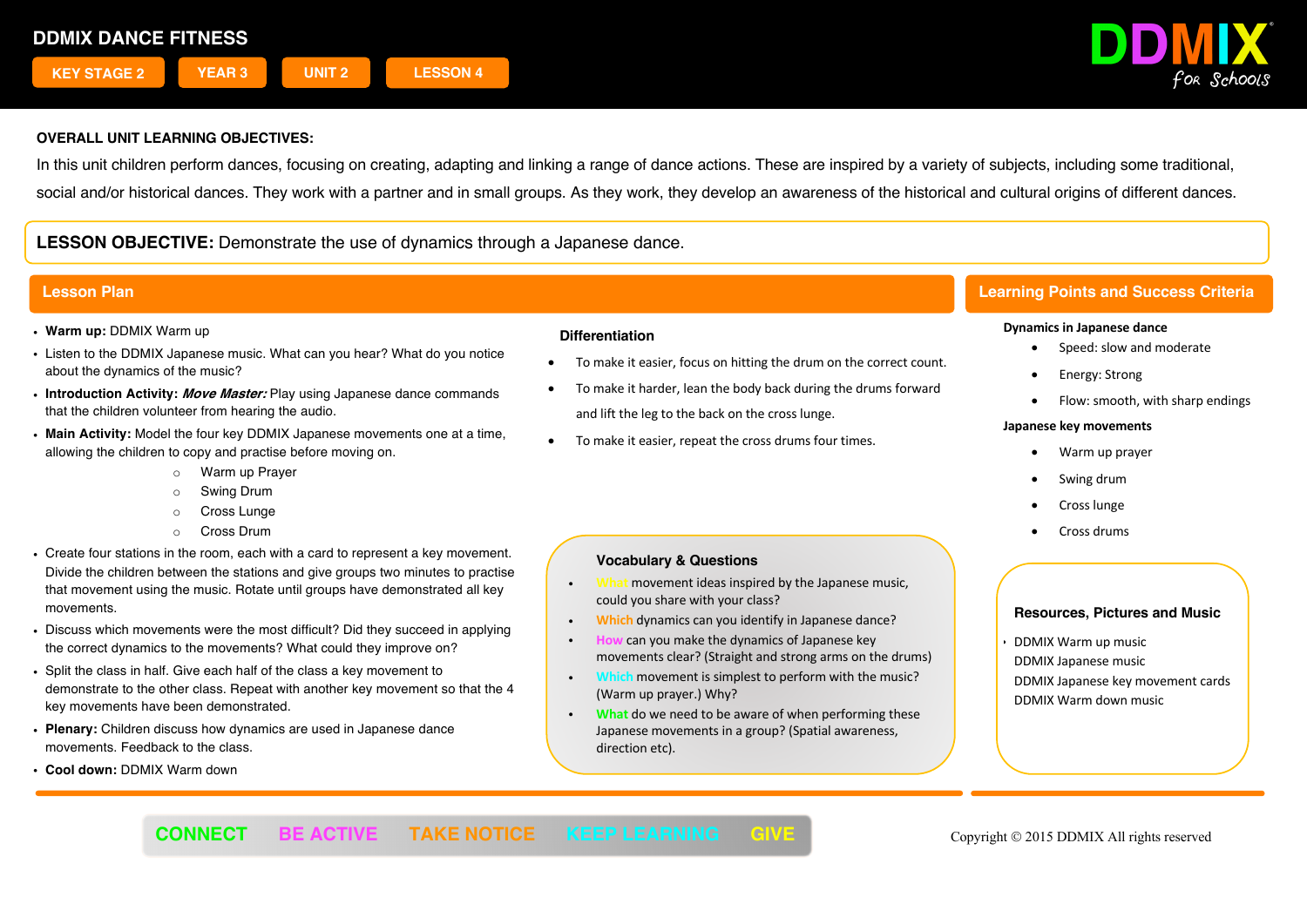

In this unit children perform dances, focusing on creating, adapting and linking a range of dance actions. These are inspired by a variety of subjects, including some traditional, social and/or historical dances. They work with a partner and in small groups. As they work, they develop an awareness of the historical and cultural origins of different dances.

**LESSON OBJECTIVE:** Use shape and formation when performing the key movements of a Japanese dance.

- ! **Warm up:** DDMIX Warm up
- ! **Introduction Activity: Shapes:** Play adding in a semi-circle.
- . Recap the four key movements from the previous lesson. Use pupils to demonstrate these four key movements while the teacher explains the teaching points (emphasising dynamics).
- . Link the movements together to create the DDMIX Japanese dance sequence.
- ! **Main Activity:** Divide the children into 4 groups. Thinking about *Shapes,* what shape formation can they use to stand as a group whilst they dance to ensure that they can all be seen by the audience and that they have enough space to dance.
- . Allow the children time to practise their Japanese dance sequence.
- ! Groups perform their sequence to another group. Swap over
- ! **Plenary:** Children feedback on the group that they observed, identifying both strengths and areas of development, focusing on the use of shape, formation and dynamics, Did the groups choose a good group formation?
- ! **Cool down:** DDMIX Warm down

### **Differentiation**

- To make it easier, groups to focus on using a linear shape/formation when dancing.
- To make it harder, make a change to their formation during their dance sequence. E.g. change the shape of the formation or swap positioning.

# **Lesson Plan Learning Points and Success Criteria**

#### **Japanese dance**

- DDMIX Japanese key movements
- Use appropriate dynamics (speed, energy, flow)
- Shape/formation of the group

# **Vocabulary & Questions**

- ! **Can** you demonstrate the Japanese movements with the correct use of dynamics?
- could you improve your Japanese movements and show clearer dynamics?
- ! **Which** shape/s did your group use? Why did you decide to perform your dance using this shape?
- ! **Did** the group you observed choose an interesting shape? Did they stay in formation whilst performing?
- ! **Could** your group share any suggestions for improvements?

## **Resources, Pictures and Music**

! DDMIX Warm up music DDMIX Japanese music DDMIX Japanese key movement cards DDMIX Warm down music